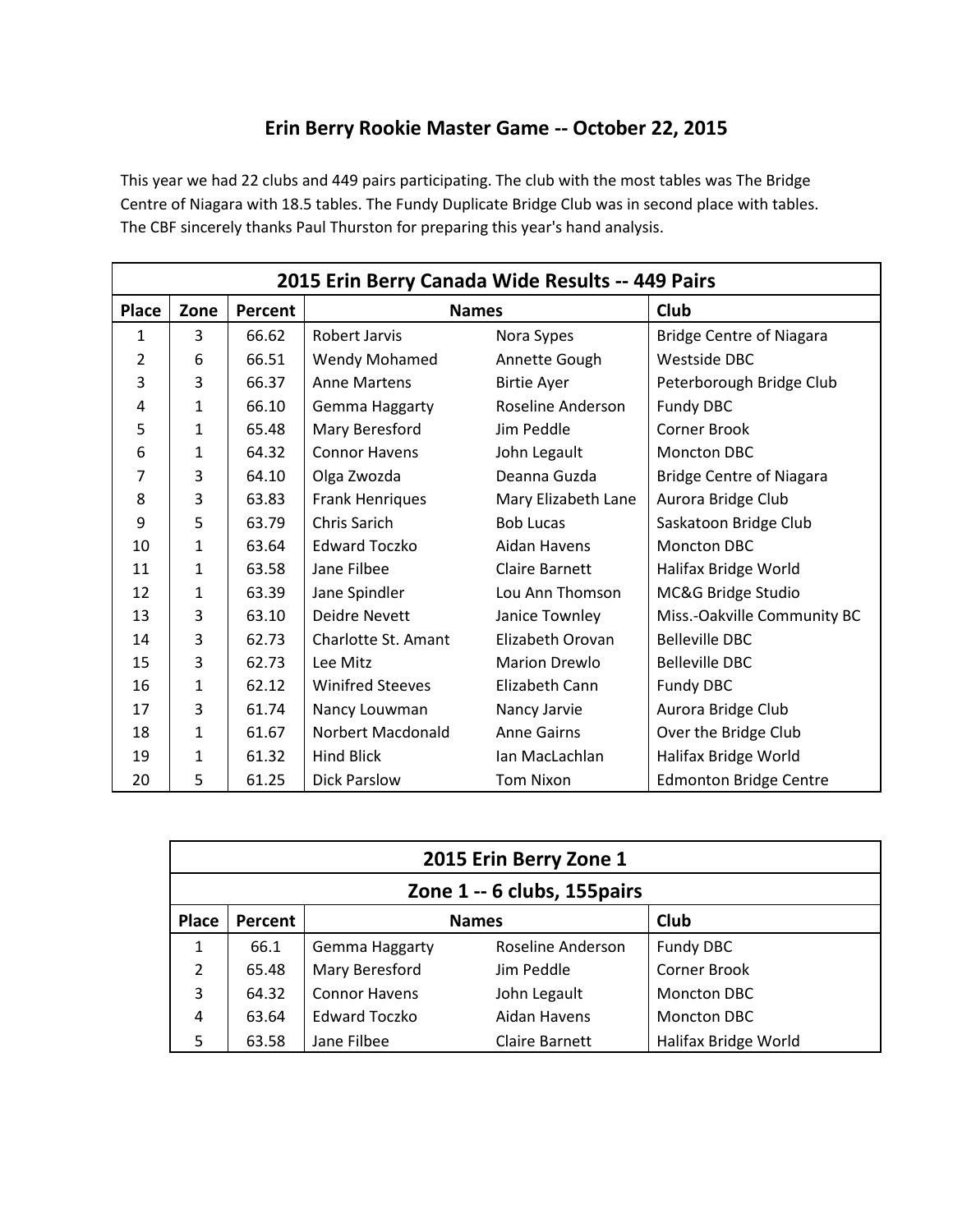|               |         |                       | 2015 Erin Berry Zone 2      |                       |
|---------------|---------|-----------------------|-----------------------------|-----------------------|
|               |         |                       | Zone 2 -- 3 clubs, 58 pairs |                       |
| <b>Place</b>  | Percent | <b>Names</b>          |                             | Club                  |
| 1             | 60.45   | <b>Marvin Baer</b>    | Marilyn Baer                | Kingston DBC          |
| $\mathcal{P}$ | 60.32   | Patti McCabe          | Eric McCabe                 | The Bridge Connection |
| 3             | 60.32   | Jane Davis            | Stella Val                  | The Bridge Connection |
| 4             | 59.82   | Donald Verville       | Pierre Ducharme             | Chicoutimi            |
| 5             | 59.23   | Marcel-Jacques Simard | <b>Huguette Dufour</b>      | Chicoutimi            |

|               |         |                        | 2015 Erin Berry Zone 3       |                                 |
|---------------|---------|------------------------|------------------------------|---------------------------------|
|               |         |                        | Zone 3 -- 6 clubs, 127 pairs |                                 |
| Place         | Percent |                        | <b>Names</b>                 | Club                            |
| 1             | 66.62   | Robert Jarvis          | Nora Sypes                   | <b>Bridge Centre of Niagara</b> |
| $\mathfrak z$ | 66.37   | <b>Anne Martens</b>    | <b>Birtie Ayer</b>           | Peterborough Bridge Club        |
| 3             | 64.1    | Olga Zwozda            | Deanna Guzda                 | <b>Bridge Centre of Niagara</b> |
| 4             | 63.83   | <b>Frank Henriques</b> | Mary Elizabeth Lane          | Aurora Bridge Club              |
| 5             | 63.1    | Deidre Nevett          | Janice Townley               | Miss.-Oakville Community BC     |

|              |         |                | 2015 Erin Berry Zone 4         |                        |
|--------------|---------|----------------|--------------------------------|------------------------|
|              |         |                | Zone 4 -- 1 club participating |                        |
| <b>Place</b> | Percent |                | <b>Names</b>                   | Club                   |
| $\mathbf{1}$ | 58.54   | Paulette Migie | Guy Johnson                    | <b>Bridge Manitoba</b> |
| C.           | 54.86   | John Hindle    | Bea Akkerman                   | <b>Bridge Manitoba</b> |

|                |         |                     | 2015 Erin Berry Zone 5      |                               |
|----------------|---------|---------------------|-----------------------------|-------------------------------|
|                |         |                     | Zone 5 -- 5 clubs, 81 pairs |                               |
| Place          | Percent |                     | <b>Names</b>                | Club                          |
| $\mathbf{1}$   | 63.79   | Chris Sarich        | <b>Bob Lucas</b>            | Saskatoon Bridge Club         |
| $\mathfrak{p}$ | 61.25   | <b>Dick Parslow</b> | <b>Tom Nixon</b>            | <b>Edmonton Bridge Centre</b> |
| 3              | 61.11   | Julie Moore         | Jetta Dasilva               | <b>Battleferds</b>            |
| 4              | 61.01   | Jerry Sibbald       | Wilf hamilton               | Red Deer Bridge Club          |
| 5              | 61.01   | Wayne Fahie         | Mark Gryba                  | Saskatoon Bridge Club         |